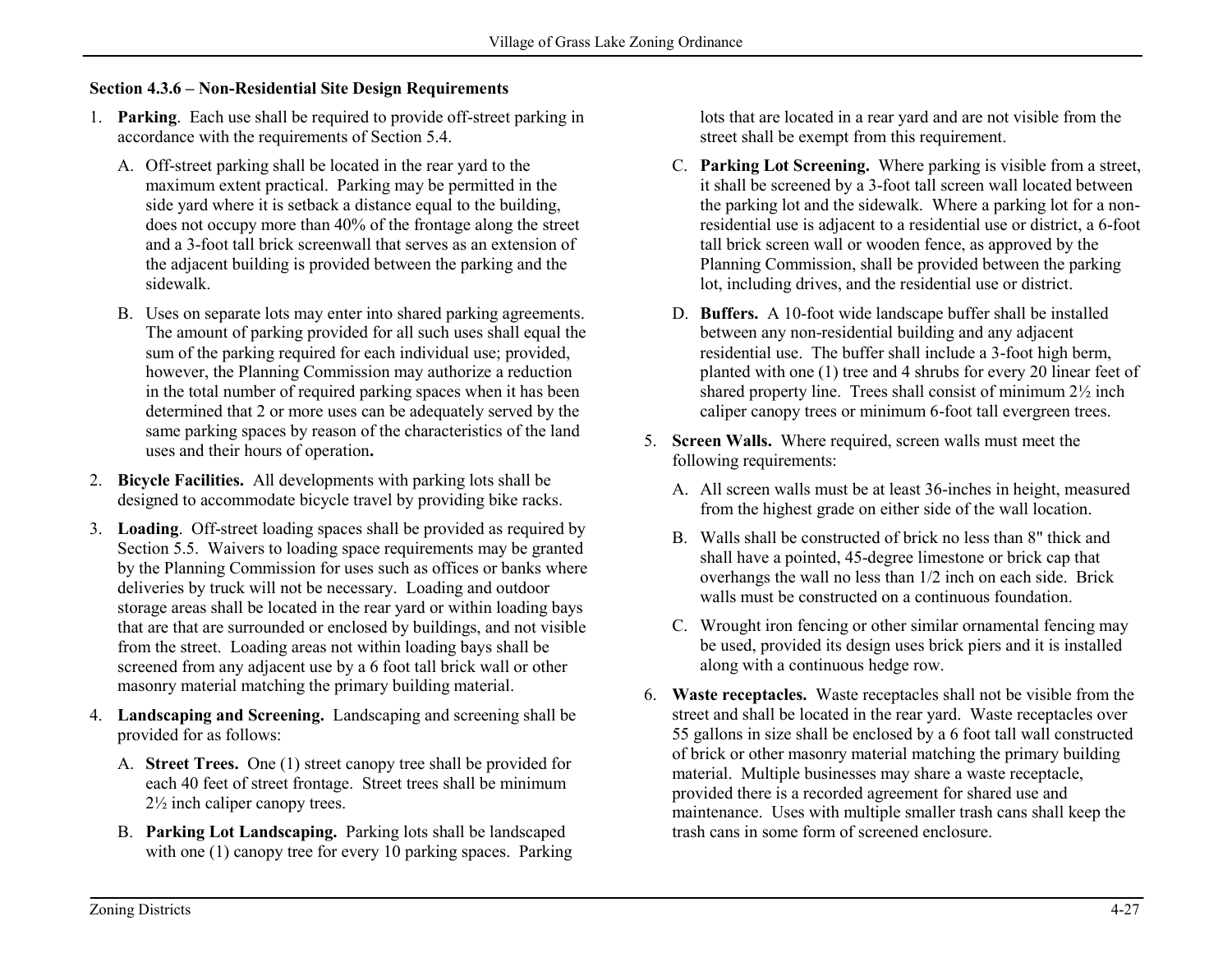- 7. **Outdoor lighting.** All outdoor lighting used to light the general area of a non-residential site shall be shielded to reduce glare and shall be arranged to reflect lights away from all adjacent residential districts or adjacent residences, in accordance to the standards below:
	- A. Light shall not exceed more than one half (0.5) footcandles at a residential lot line. Light shall not exceed more than 1.0 footcandle at a non-residential lot line, except along the road frontage. The maximum light level on the site shall be ten (10) footcandles. Light levels under canopies, such as gas stations or drive-through banks, may be increased up to a maximum of twenty (20) footcandles.
	- B. Outdoor lighting fixtures, including parking lot lights and wall-packs shall be downward directed, shielded, full cutoff fixtures. Lighting shall be directed toward and confined to the ground areas of lawns or parking lots except for ornamental lighting. Ground-mounted flood lights must be directed onto structures in a manner that does not cause offsite glare.
- C. Ornamental lighting, including pedestrian lighting and decorative wall sconces, may be permitted if approved by the Planning Commission. Decorative lighting must be designed to limit light spill onto adjacent properties.
- D. Light pole heights may not exceed twenty (20) feet in height. Additional pole height may be allowed at road intersections, as approved by the Planning Commission.
- E. Exterior neon lighting is not permitted.
- F. Street lights shall be required in the CBD along Michigan Avenue and Lake Street:
	- 1) Placement shall be coordinated with street tree locations and should generally be placed every sixty (60) feet on center.
	- 2) Electrical outlets must be included in the light design to allow for decorative holiday lighting.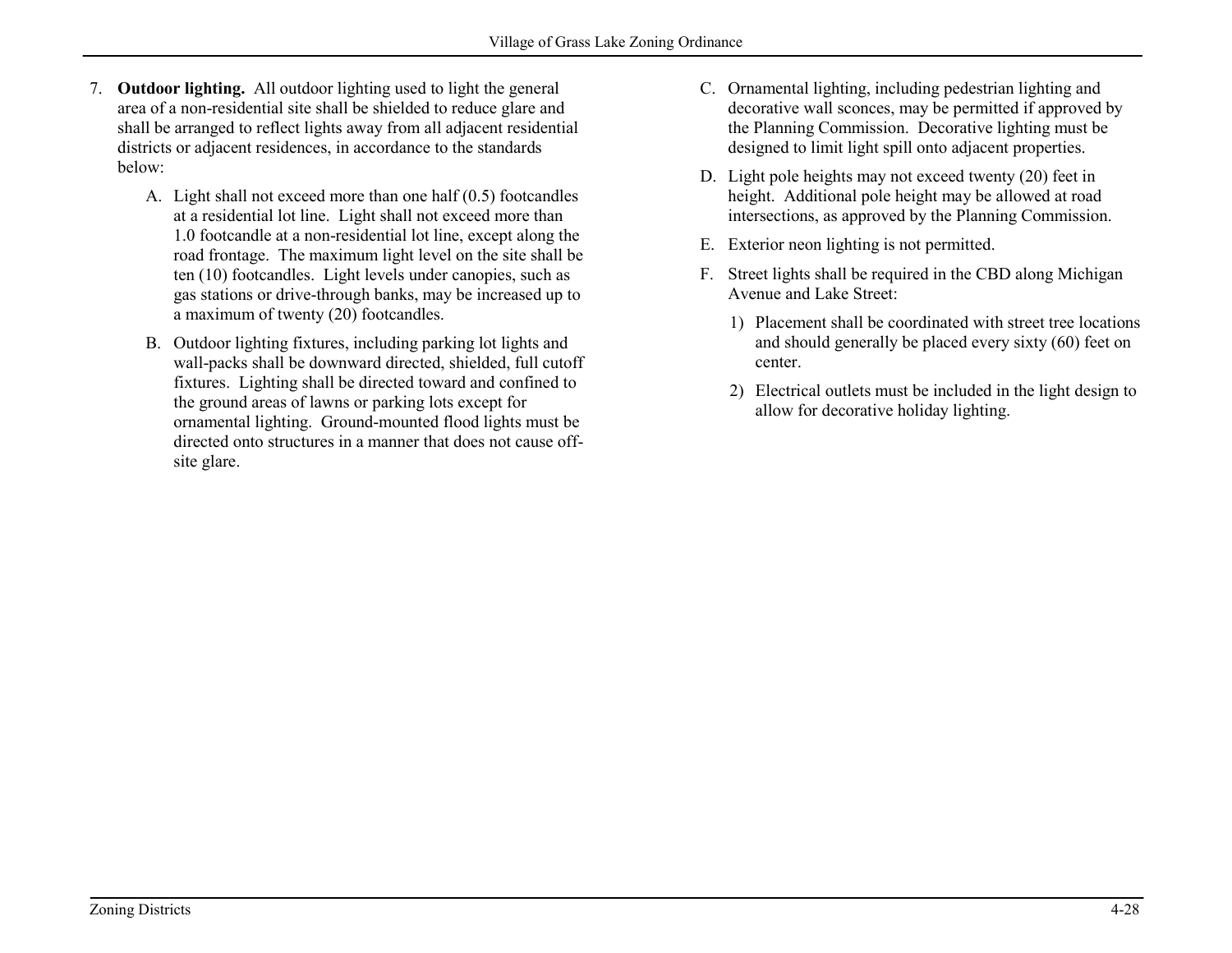## **Section 4.3.7 Streetscape Requirements**

The following typical street cross sections represent the desired street form for the various districts and streets noted. The following are typical street sections and may vary along their length based upon Village engineering standards.

- 1. An applicant shall not be required to make any improvements to the vehicular lanes located between the curbs for an existing public street. However, the applicant shall make all streetscape improvements outside of the street curb along the lot frontage as shown in the following cross sections, including sidewalks, curb-lawn landscaping and street trees.
- 2. When an applicant proposes a new street or to reconstruct an existing street, they shall construct the street and associated streetscape improvements in accordance with the following street cross sections and all applicable Village engineering, and construction standards.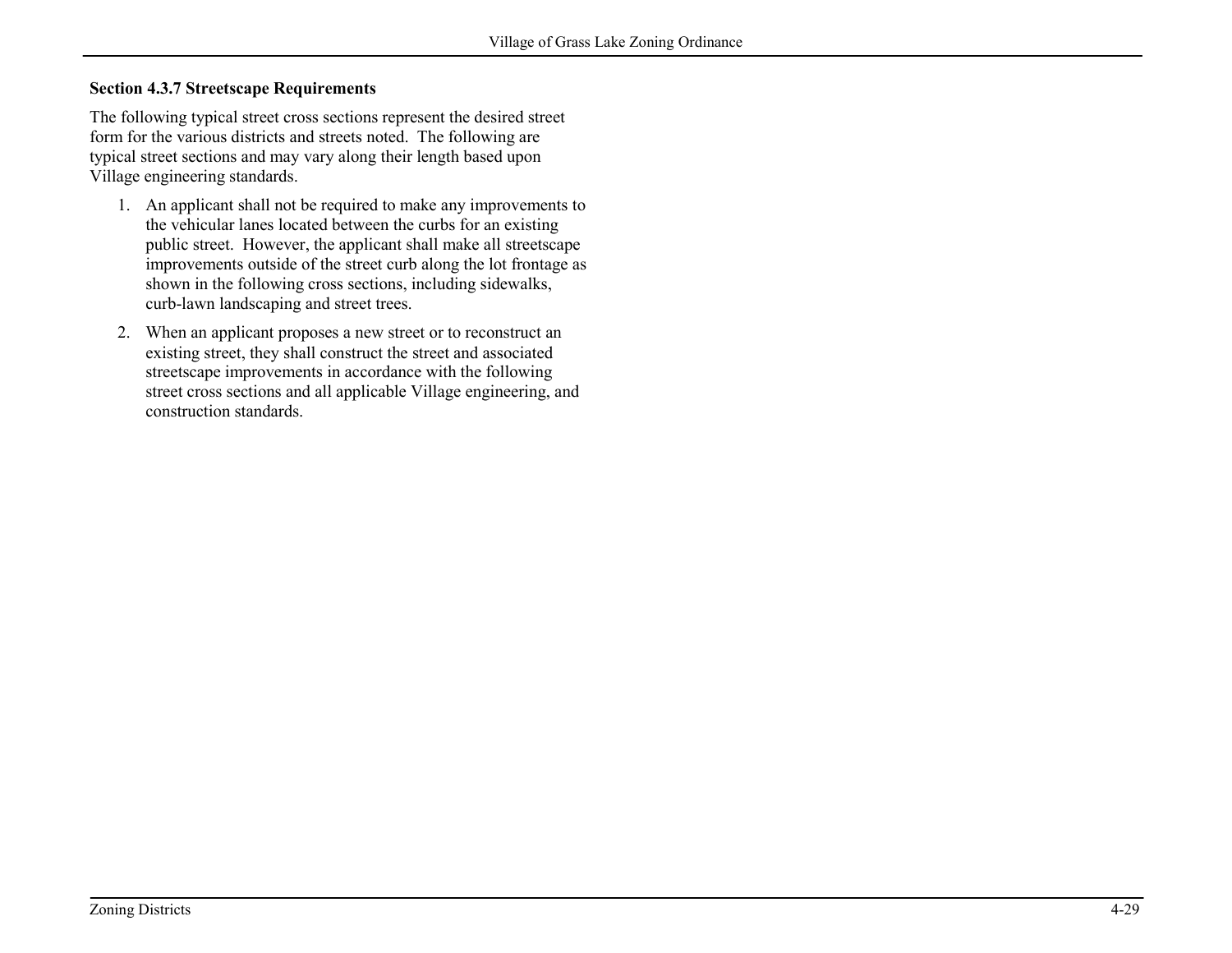| <b>Michigan Avenue CBD</b> |                                         |                                                                                |  |  |  |
|----------------------------|-----------------------------------------|--------------------------------------------------------------------------------|--|--|--|
| Roadway                    | 40 feet, or as determined by MDOT.      | Michigan Avenue                                                                |  |  |  |
|                            | 2 travel lanes                          | <b>Central Business District</b>                                               |  |  |  |
| Curb-lawn                  | None.                                   |                                                                                |  |  |  |
| <b>Sidewalk</b>            | Minimum 6 foot wide both sides.         | <b>Street lights</b>                                                           |  |  |  |
| <b>Street lights</b>       | Village street lights.                  |                                                                                |  |  |  |
| <b>Street trees</b>        | None required.                          |                                                                                |  |  |  |
| Parking                    | East of Lake St. angled parking on both |                                                                                |  |  |  |
|                            | sides.                                  | டை                                                                             |  |  |  |
|                            | West of Lake St. angled on north side,  |                                                                                |  |  |  |
|                            | parallel on south side                  |                                                                                |  |  |  |
| Right-of-way               | 66 feet, or as determined by MDOT.      | 40'<br>6<br>6'<br>Side-<br>2 travel lanes & angled parking both sides<br>Side- |  |  |  |
|                            |                                         | walk<br>walk<br>66'                                                            |  |  |  |
|                            |                                         | <b>ROW</b>                                                                     |  |  |  |

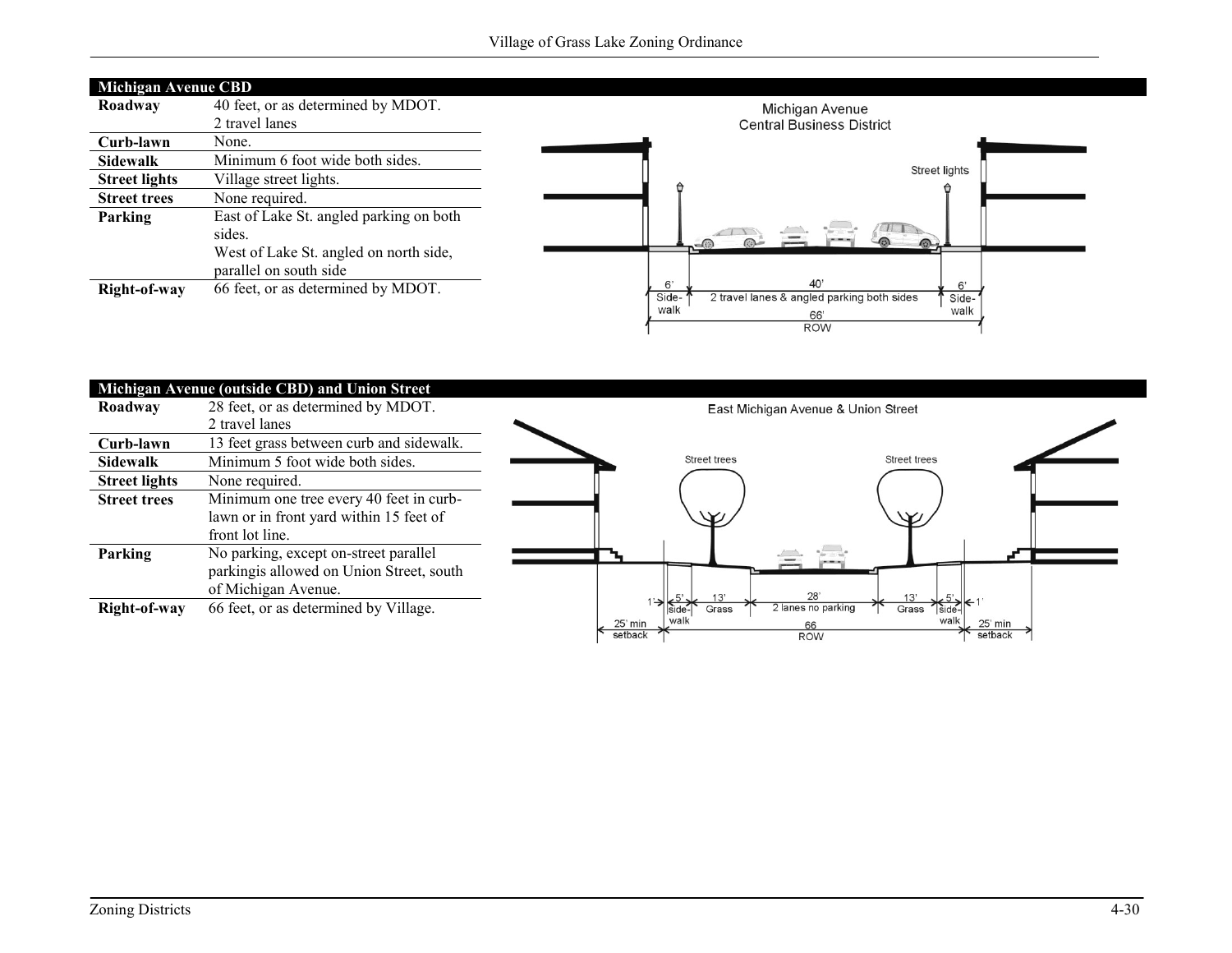| <b>Church, Lake and Walnut Streets</b> |                                          |  |                               |                                                                         |  |
|----------------------------------------|------------------------------------------|--|-------------------------------|-------------------------------------------------------------------------|--|
| Roadway                                | 28 feet, or as determined by Village.    |  |                               |                                                                         |  |
|                                        | $3$ lanes – travel/parking.              |  | Church, Lake & Walnut Streets |                                                                         |  |
| Curb-lawn                              | 13 feet grass between road and sidewalk. |  |                               |                                                                         |  |
| Sidewalk                               | Minimum 5 foot wide both sides.          |  | <b>Street trees</b>           | <b>Street trees</b>                                                     |  |
| <b>Street lights</b>                   | None required.                           |  |                               |                                                                         |  |
| <b>Street trees</b>                    | Minimum one tree every 40 feet in curb-  |  |                               |                                                                         |  |
|                                        | lawn or in front yard within 15 feet of  |  | $\vee$                        | $\vee$                                                                  |  |
|                                        | front lot line.                          |  |                               |                                                                         |  |
| Parking                                | Parallel parking both sides.             |  |                               |                                                                         |  |
| Right-of-way                           | 66 feet, or as determined by Village.    |  |                               |                                                                         |  |
|                                        |                                          |  | 13<br>Grass                   | 28'<br>13'<br>$\frac{5}{\text{side}}$ < 1<br>2 lanes w/parking<br>Grass |  |
|                                        |                                          |  | walk<br>25' min<br>setback    | walk<br>25' min<br>66<br>setback<br><b>ROW</b>                          |  |
|                                        |                                          |  |                               |                                                                         |  |

| <b>Lafayette Street</b> |                                          |                                                          |
|-------------------------|------------------------------------------|----------------------------------------------------------|
| Roadway                 | 18 feet, or as determined by Village.    | Lafayette Street                                         |
|                         | 2 lanes – travel, no parking.            |                                                          |
| Curb-lawn               | 13 feet grass between curb and right-of- |                                                          |
|                         | way.                                     | <b>Street trees</b><br><b>Street trees</b>               |
| <b>Sidewalk</b>         | Minimum 5 foot wide both sides.          |                                                          |
| <b>Street lights</b>    | None required.                           |                                                          |
| <b>Street trees</b>     | Minimum one tree every 40 feet in curb-  | $\vee$<br>W                                              |
|                         | lawn or in front yard within 15 feet of  |                                                          |
|                         | front lot line.                          |                                                          |
| Parking                 | Parallel parking on one side.            |                                                          |
| Right-of-way            | 56 feet, or as determined by Village.    | 18'<br>13'                                               |
|                         |                                          | $\frac{5}{\text{side}}$ < 1<br>2 lanes<br>Grass<br>Grass |
|                         |                                          | walk<br>walk<br>25' min<br>25' min<br>56'                |
|                         |                                          | setback<br>setback<br><b>ROW</b>                         |